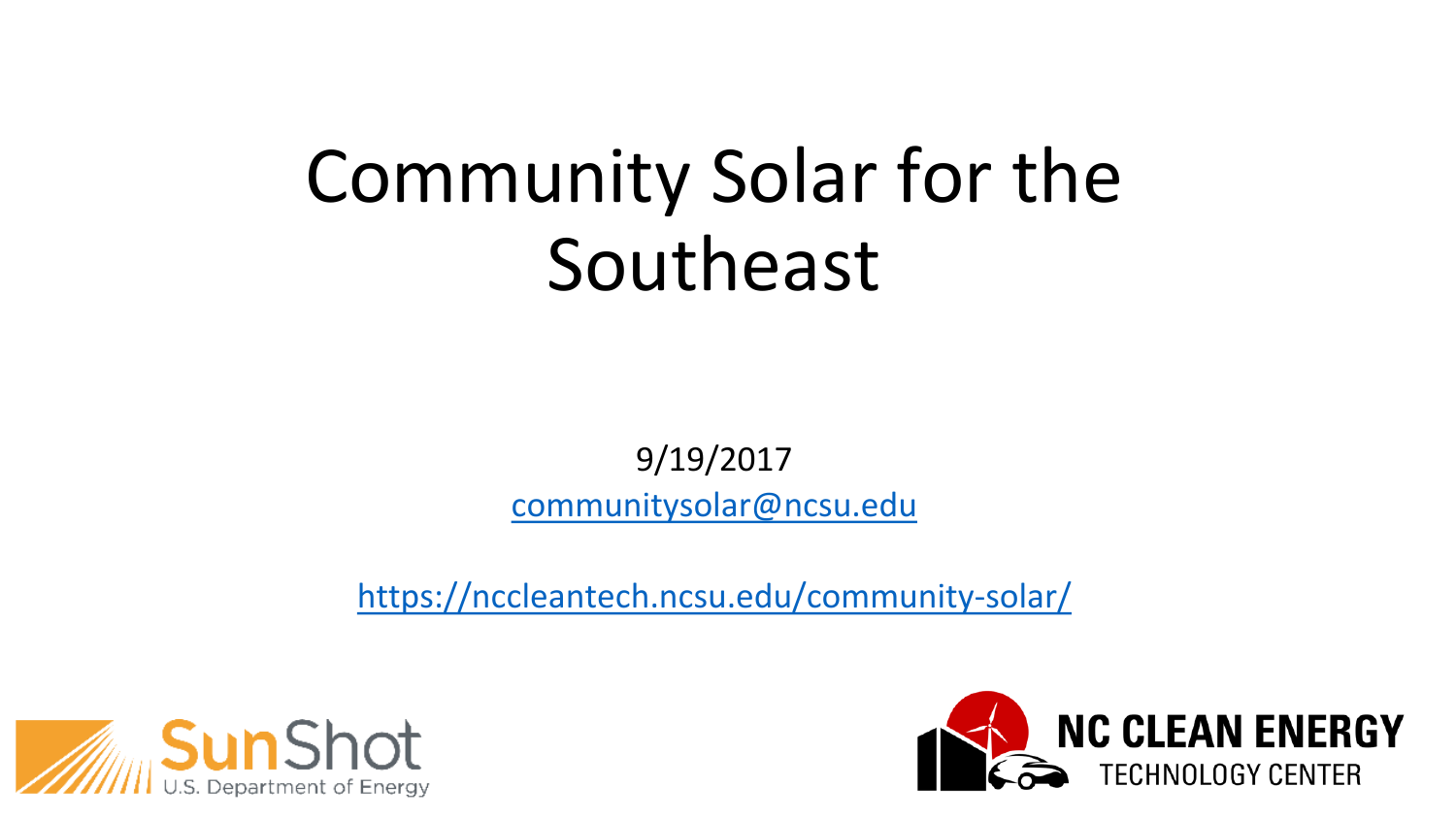#### **Community Solar for the Southeast**

**NC CLEAN ENERGY TECHNOLOGY CENTER**

The goal of this project is to greatly expand the deployment of solar projects across the southeastern U.S. by spurring the development of community solar programs in the territory of cooperative and municipal utilities. The project will use a stakeholder engagement process during Phase I to set goals for community solar programs and to develop a *Guide to Designing and Implementing Community Solar Projects at Public Power Utilities in the Southeast*. Phase II will involve targeted outreach to all cooperative and municipal utilities in the southeast, and personalized technical assistance using the *Guide* developed in Phase I to help develop and implement community solar programs.



#### **Project Summary Constructions Key Personnel/Organizations**

North Carolina Clean Energy Technology Center, North Carolina Cooperative Extension, Savannah River National Laboratory, Fayetteville Public Works Commission, Roanoke Electric Cooperative, National Rural Electric Cooperative Association, Electricities

#### **Key Milestones & Deliverables**

| Year 1:                 | Development of the Guide to Designing and Implementing Community<br>Solar Projects at Public Power Utilities in the Southeast |
|-------------------------|-------------------------------------------------------------------------------------------------------------------------------|
| <b>Years 2 &amp; 3:</b> | Direct outreach to every cooperative and municipal utility in AL, FL, GA,<br>KY, MS, NC, TN, SC, VA                           |

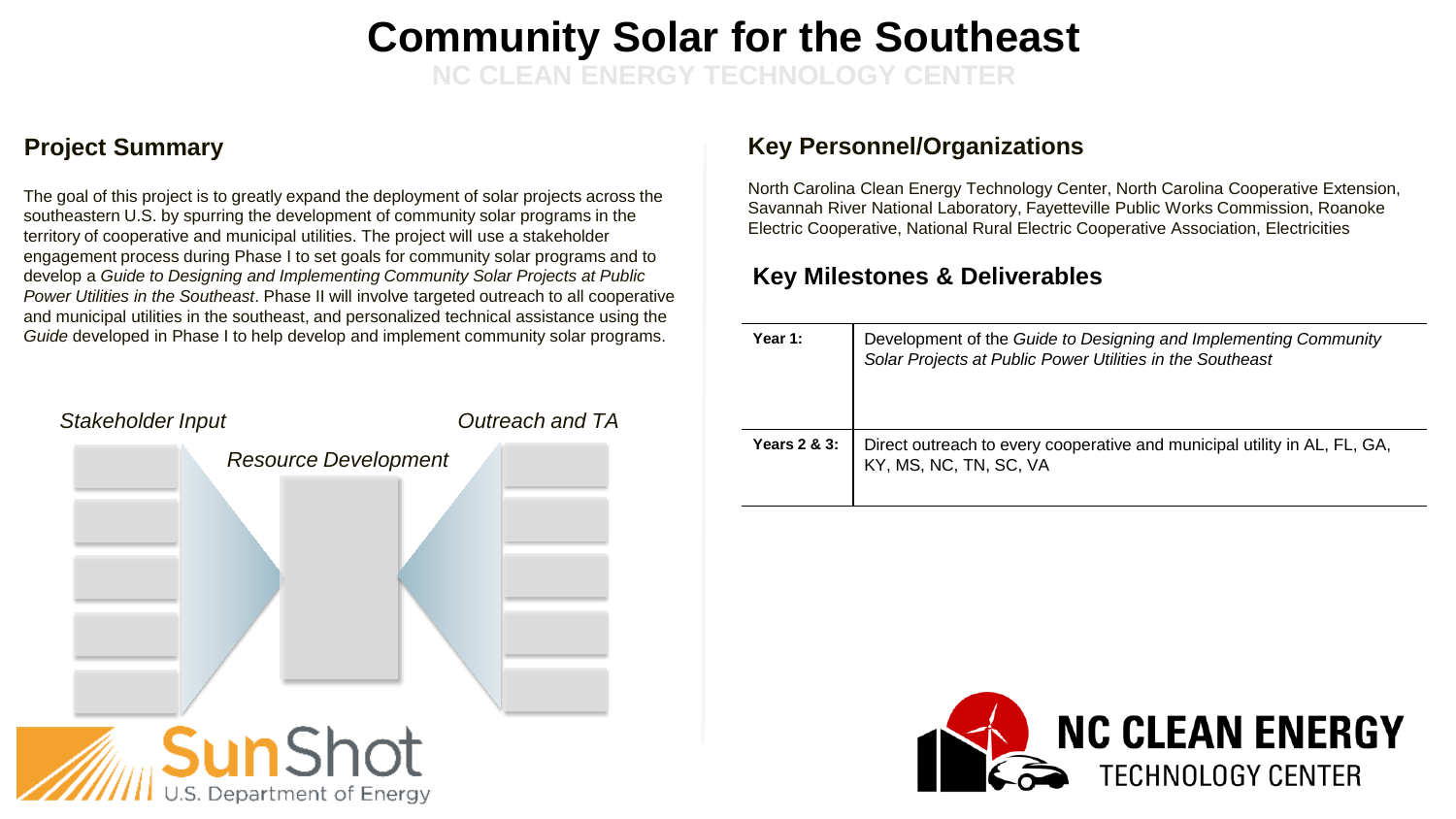# Agenda

- Survey Results
- Working Groups
- Technical Assistance
- Rocky Mountain Institute



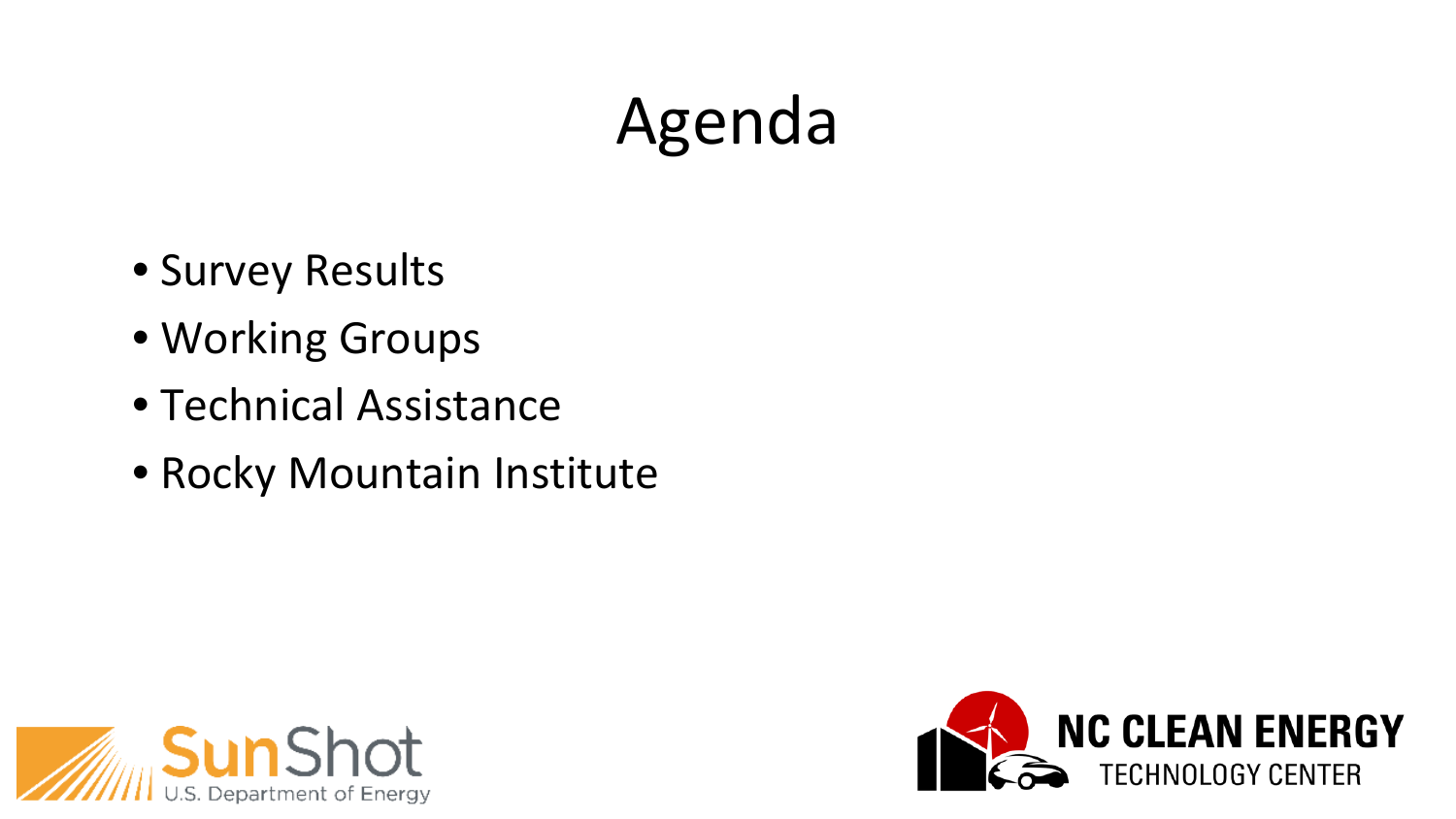#### 33 Survey Responses

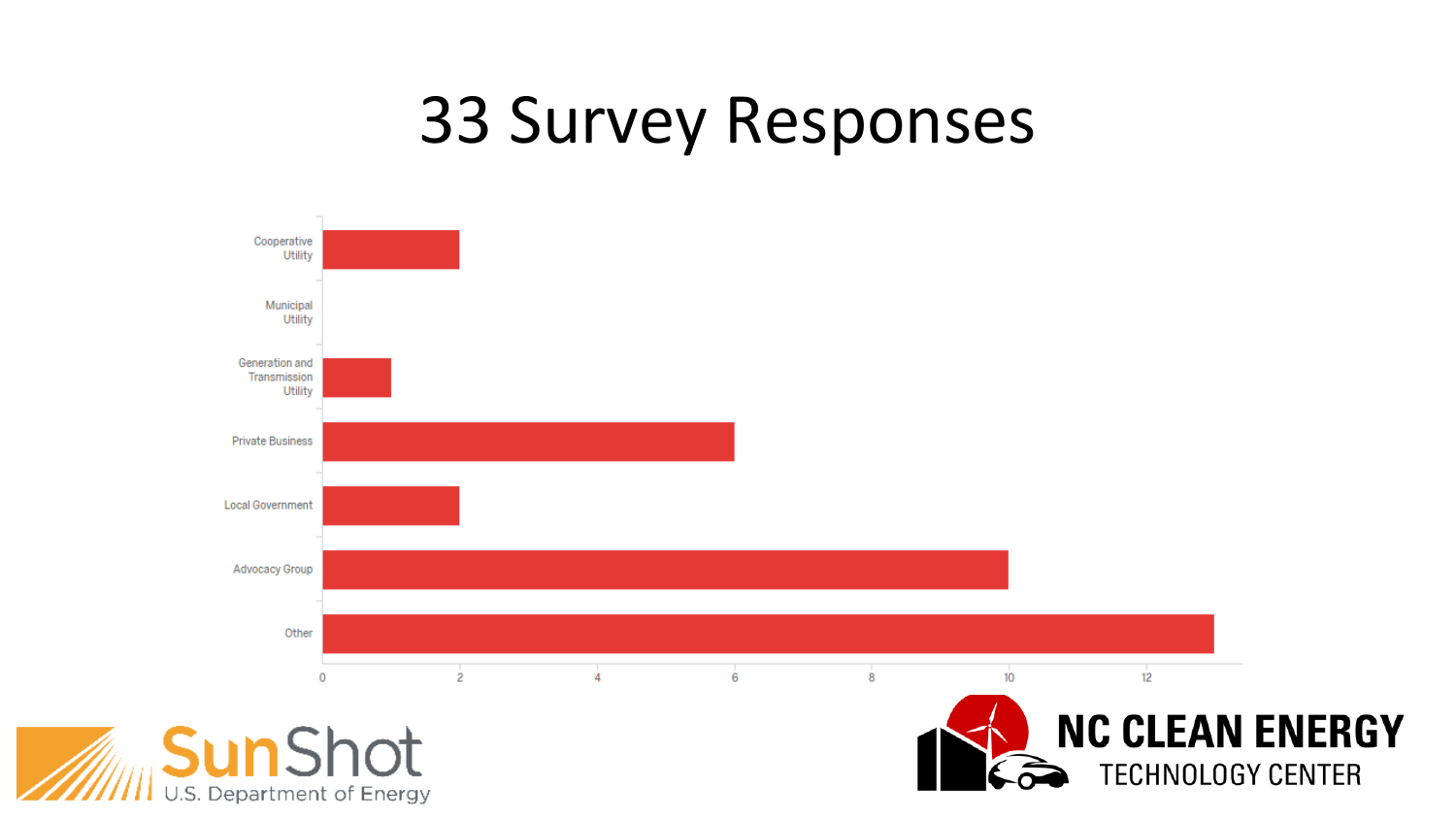#### Appealing Aspects





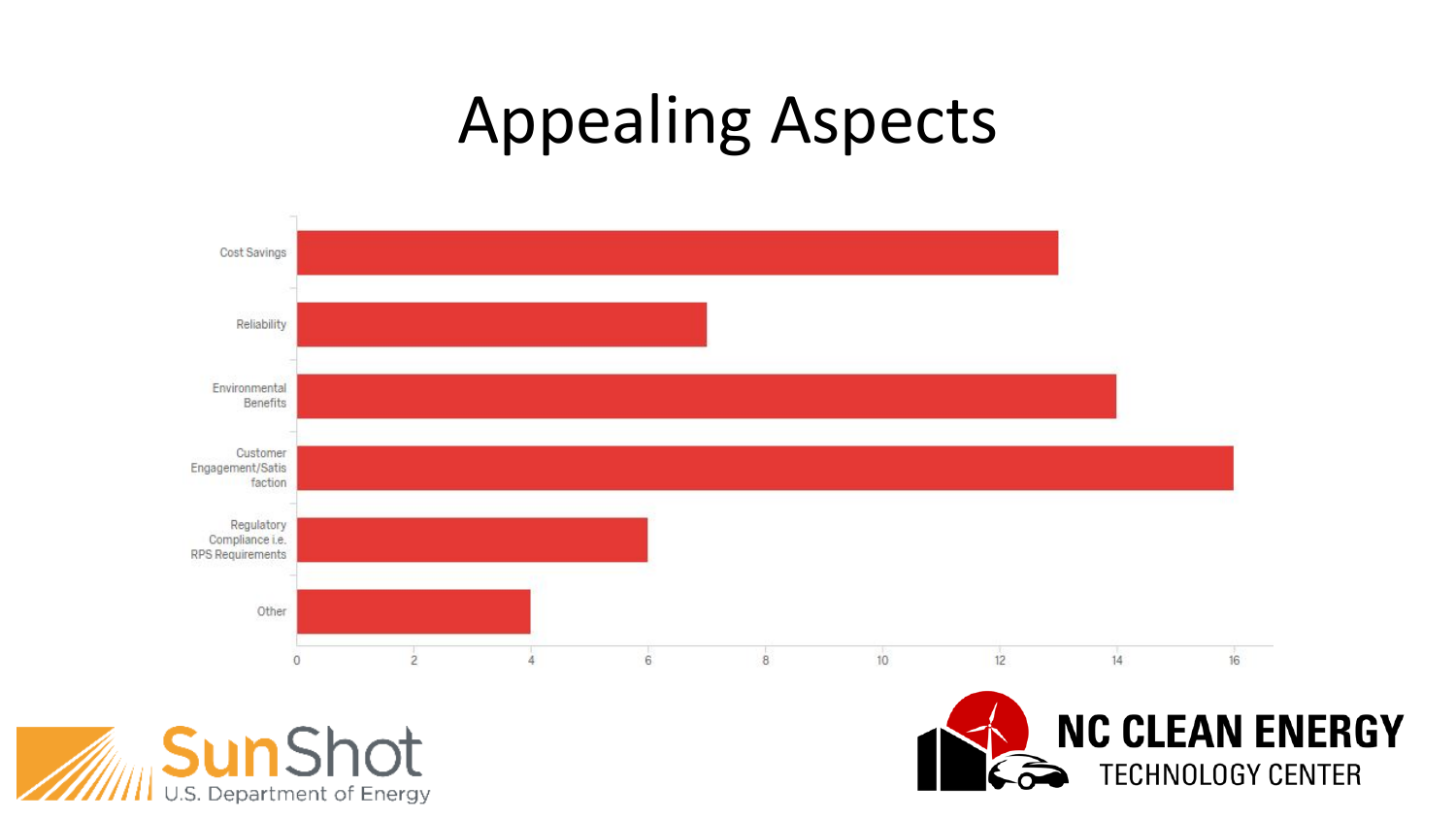# Gap and Challenge Ranking

- 1. Program Model and Pricing
- 2. Limitations in Wholesale Power Contracts
- 3. Different State Policies
- 4. Unfamiliarity with Program Design
- 5. Integration with Billing
- 6. High Upfront Costs
- 7. Unfamiliarity with Storage Options
- 8. Cost-Shifting to Non-subscribers
- 9. Customer Interest



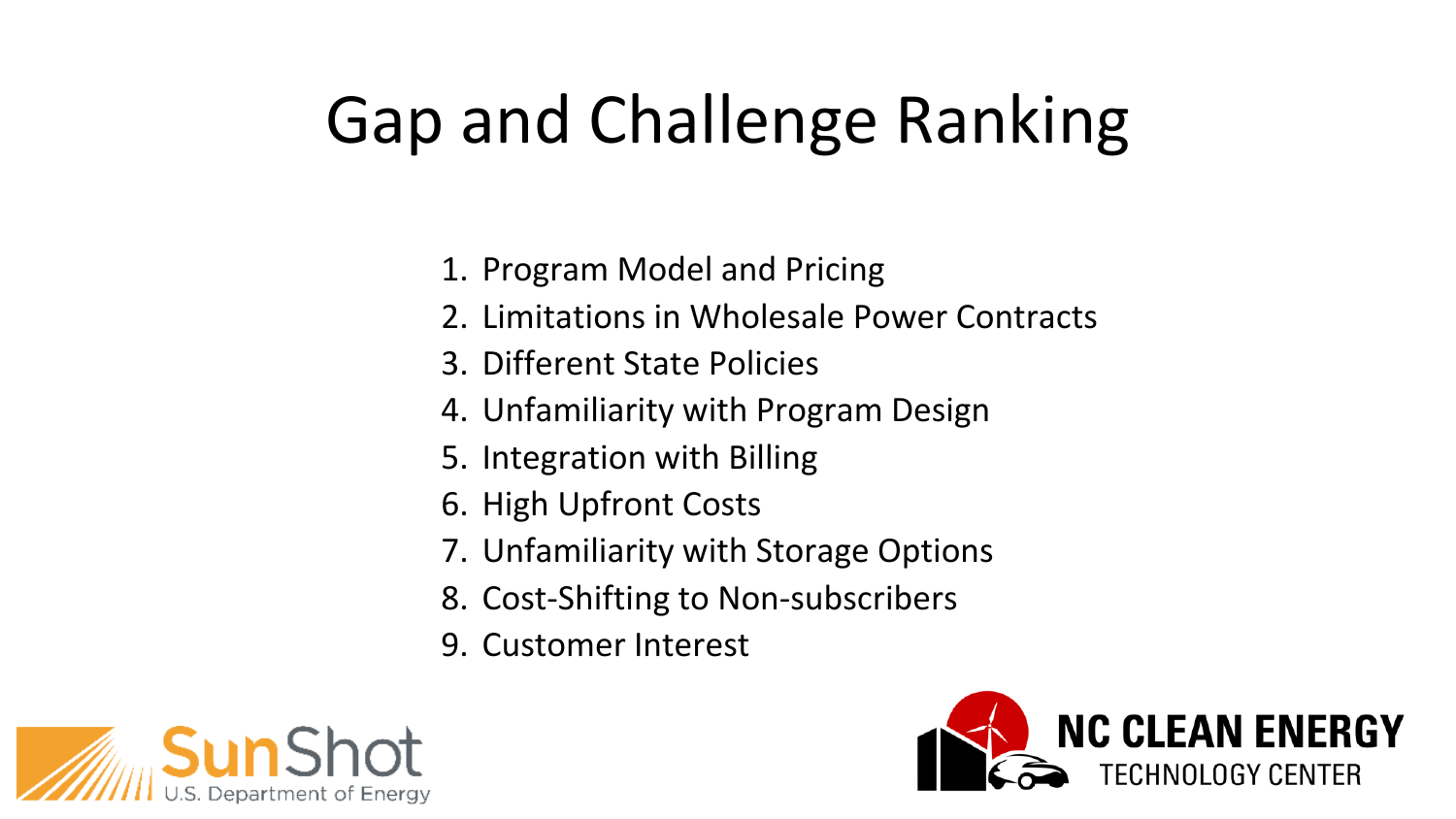# Non-Gap Challenges

- Integration with Billing Systems NRECA's *Community Solar Playbook*
- Community Solar Program Design NRECA's *Community Solar Playbook*  SEPA's *Community Solar Program Design Models* CCSA's *Community Solar Policy Decision*
- Upfront costs **DSIRE**

NRECA's *Community Solar Playbook*  RMI's bulk procurement experience

- Stimulating Customer Interest NRECA's *Community Solar Playbook* SEPA's *Community Solar Playbook*
- Education

*Many resources*





*Matrix*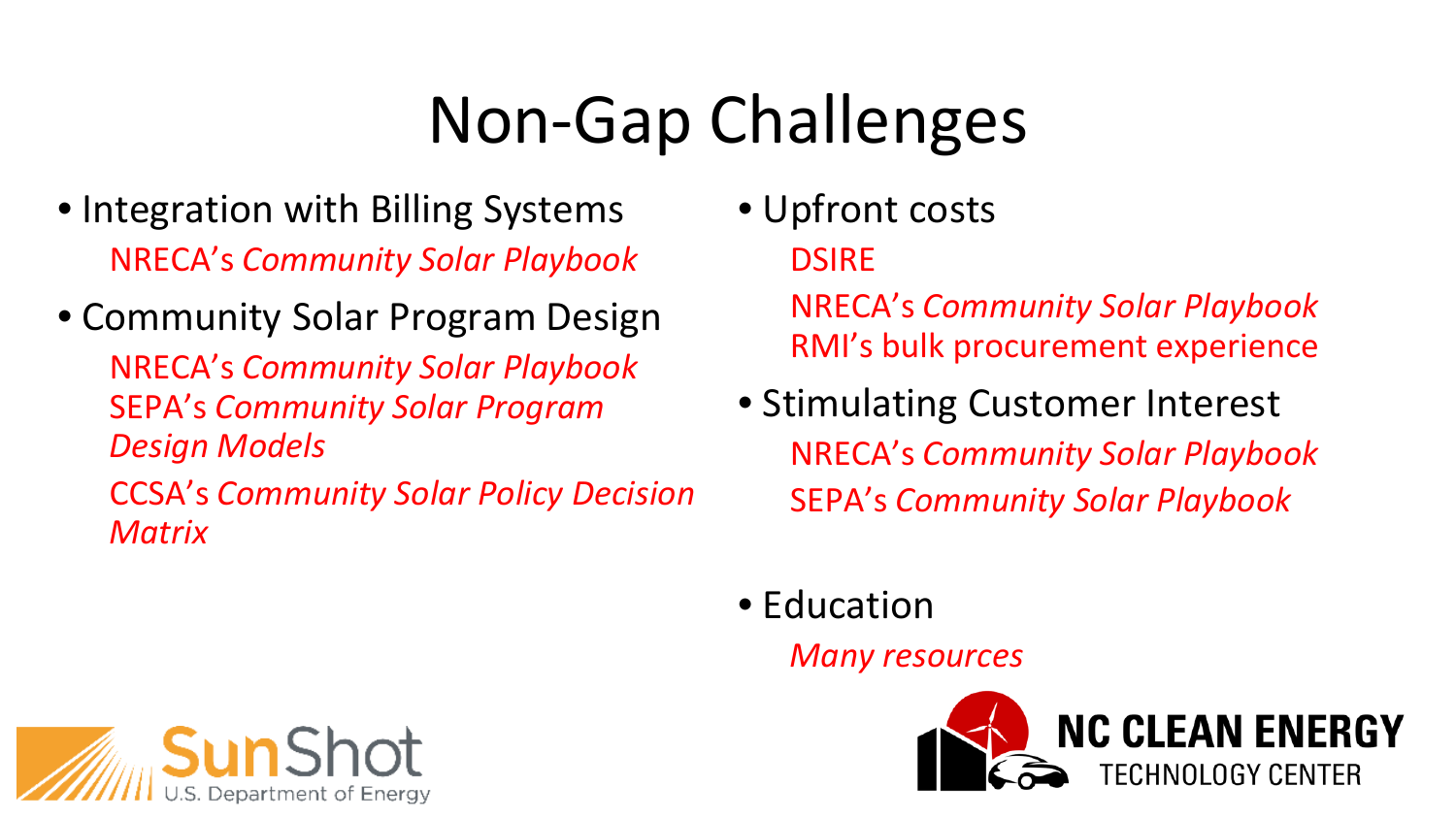# Working Group Topic Areas

- Program Design for Community Solar + Storage
- Innovative Credit Rate Structures
- Getting Buy-in From Local Leadership
- \* State Policy and Utility Market Variations



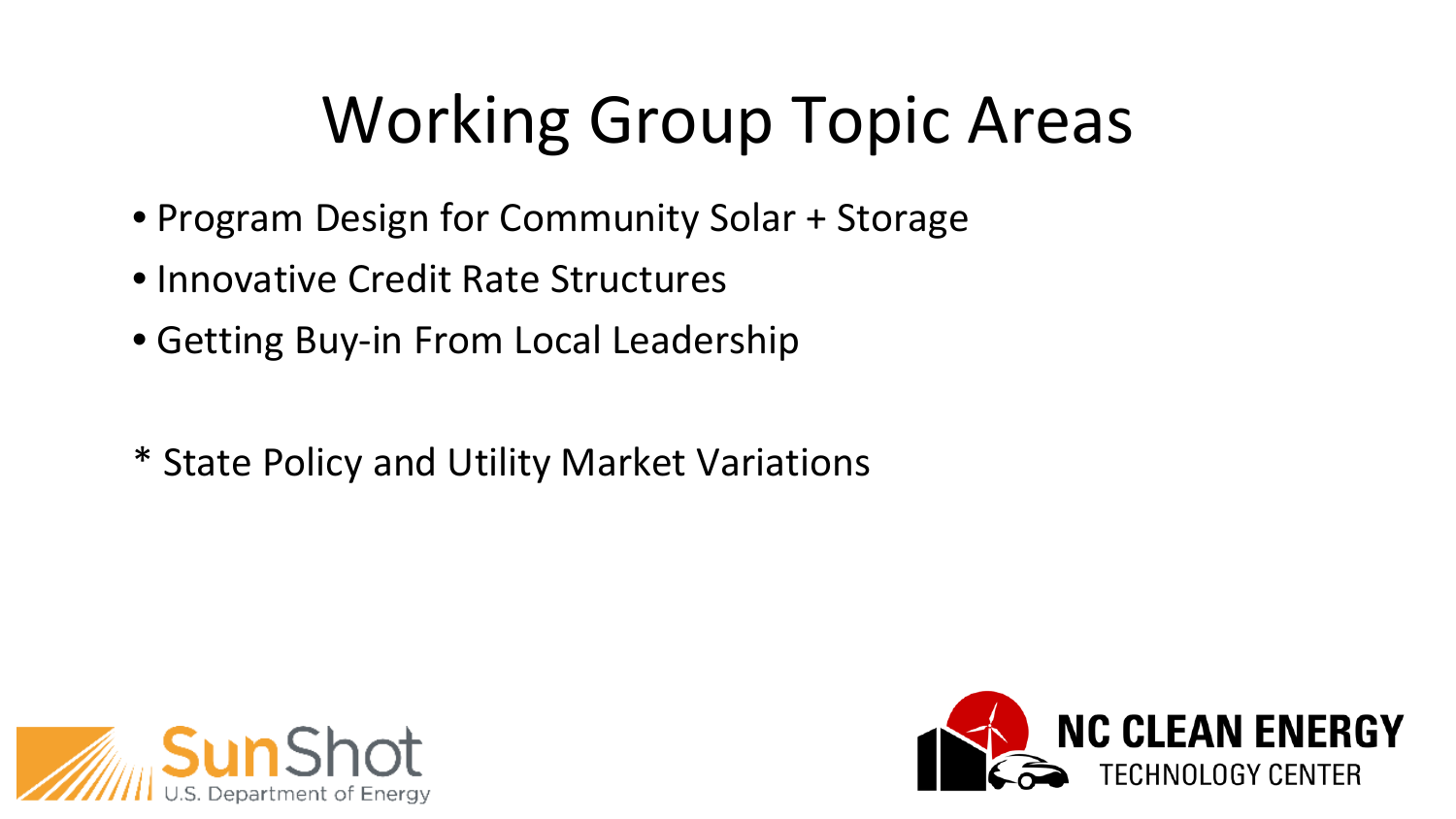# Program Design for Community Solar + Storage

- How should each subscriber get credit for the output/savings from storage?
- Is the value of storage different in the southeast compared to other regions? Is the value of storage different in different states within the southeast?
- What incentives and policies specifically pertain to storage?
- How significant is the demand component for the utilities? How much can storage help reduce demand rates?
- How do you deal with the battery replacement costs, do you build that into the program design?



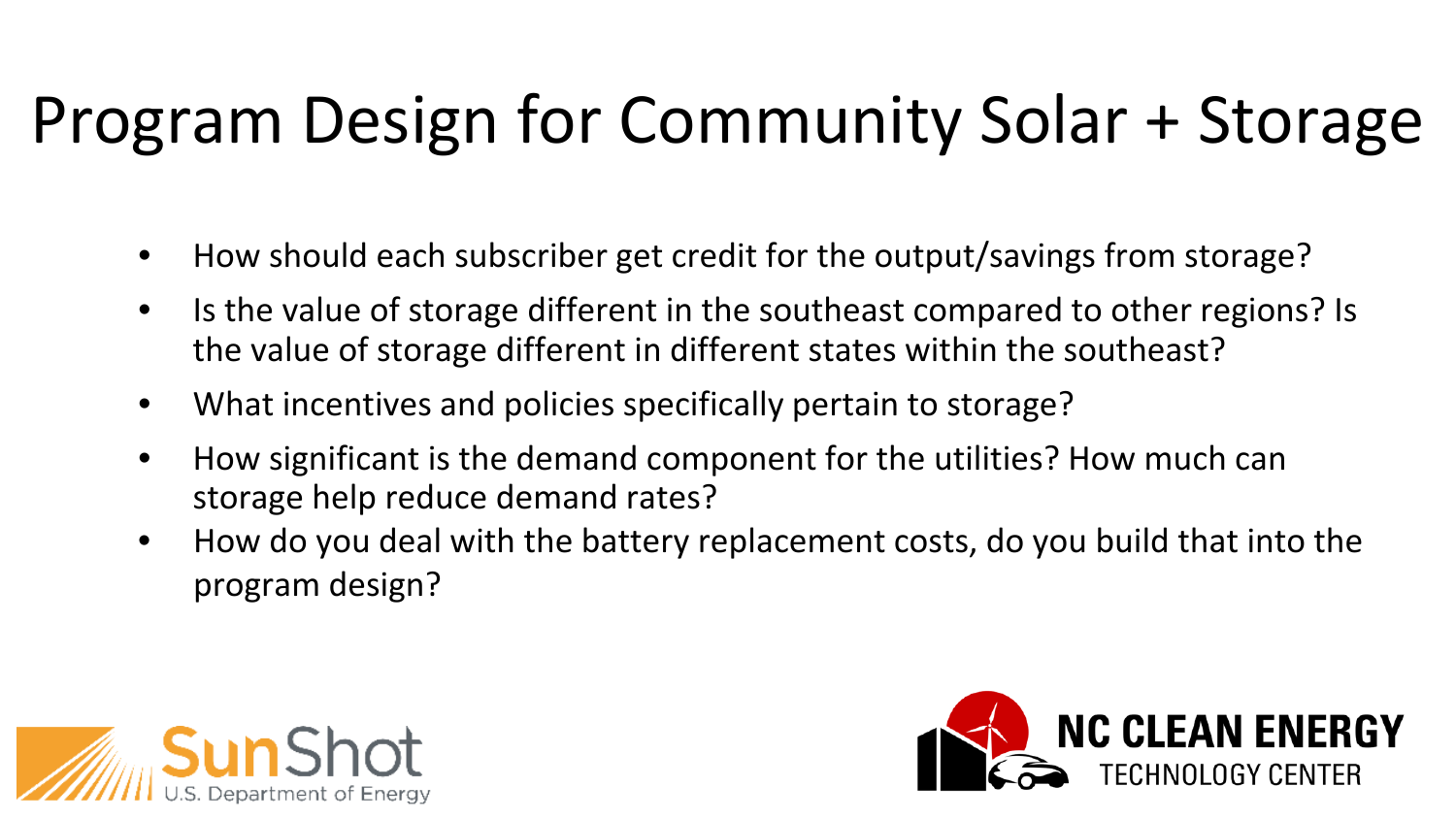#### Innovative Credit Rate Structures

- Should Community Solar be valued at avoided cost, or retail rate, or something else?
- Should the new approaches being developed in other states be considered for southeastern states?



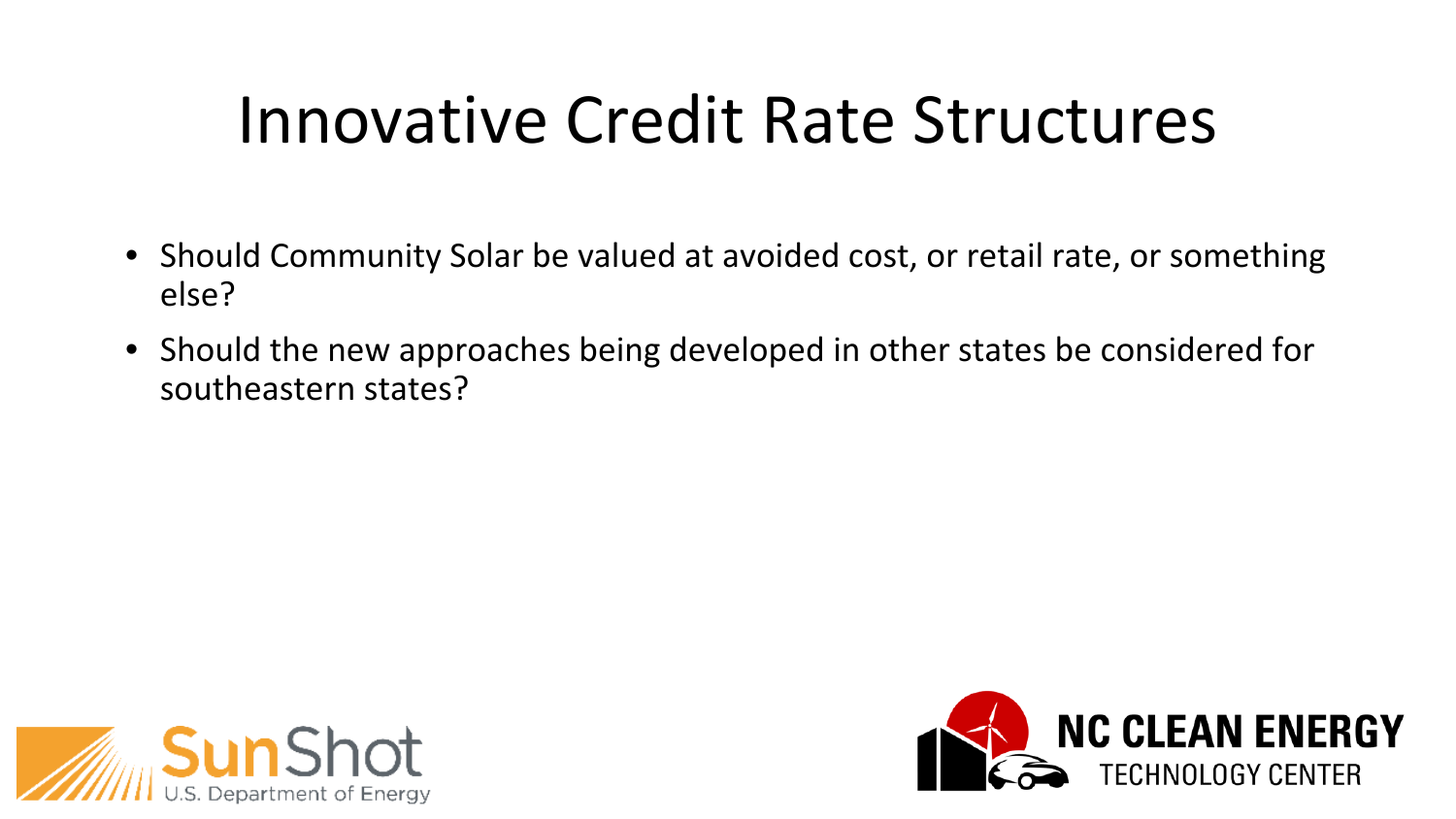# Getting Buy-in From Local Leadership

- Are there existing networks that we can tap?
- What criteria do city council and co-op board use to evaluate community solar projects?
- What is the best way to approach city council or board?
- Should we try to work through the G&Ts or work directly with the utilities?



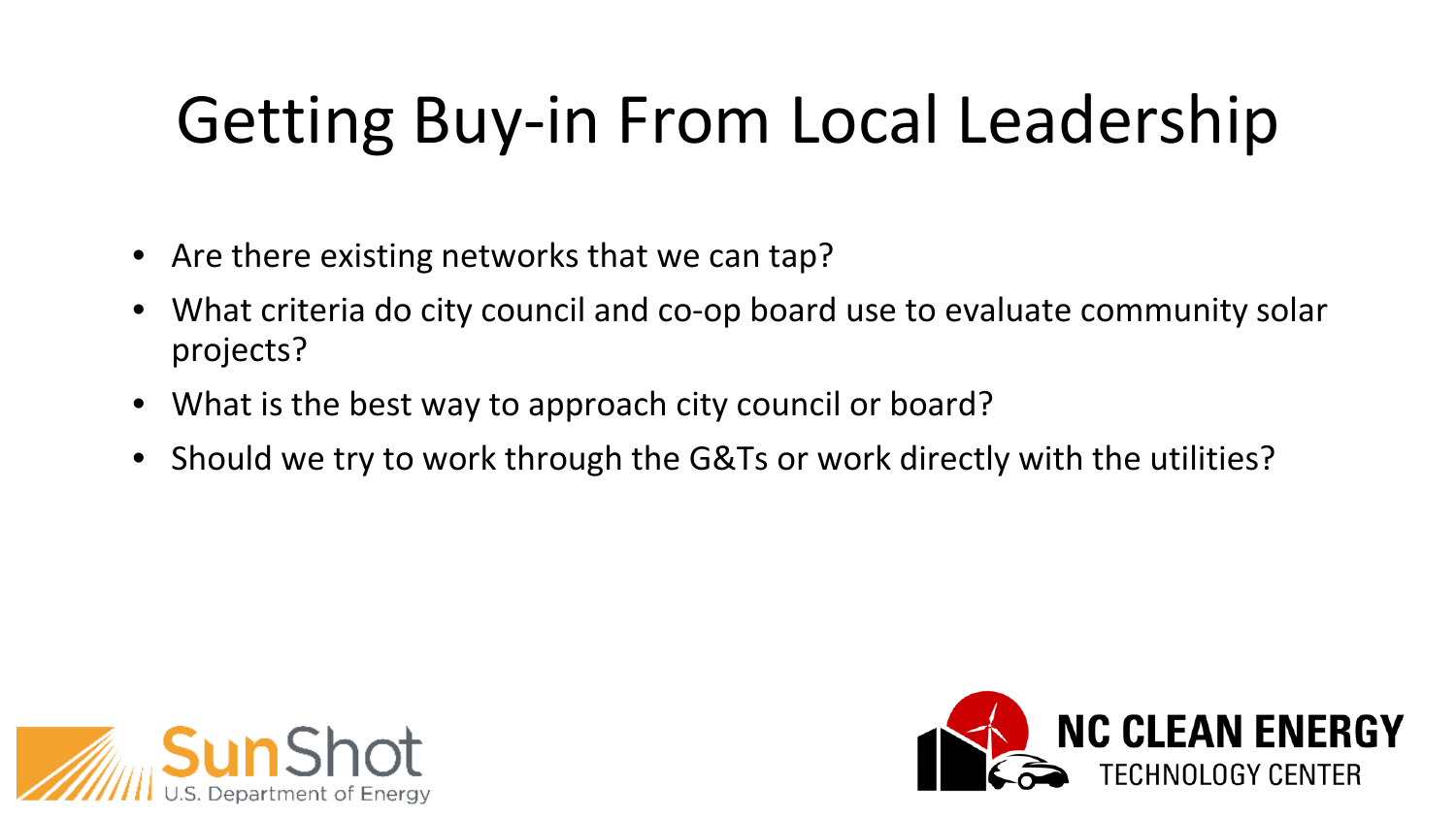### State Policy and Utility Market Variations

• State policy and market matrix



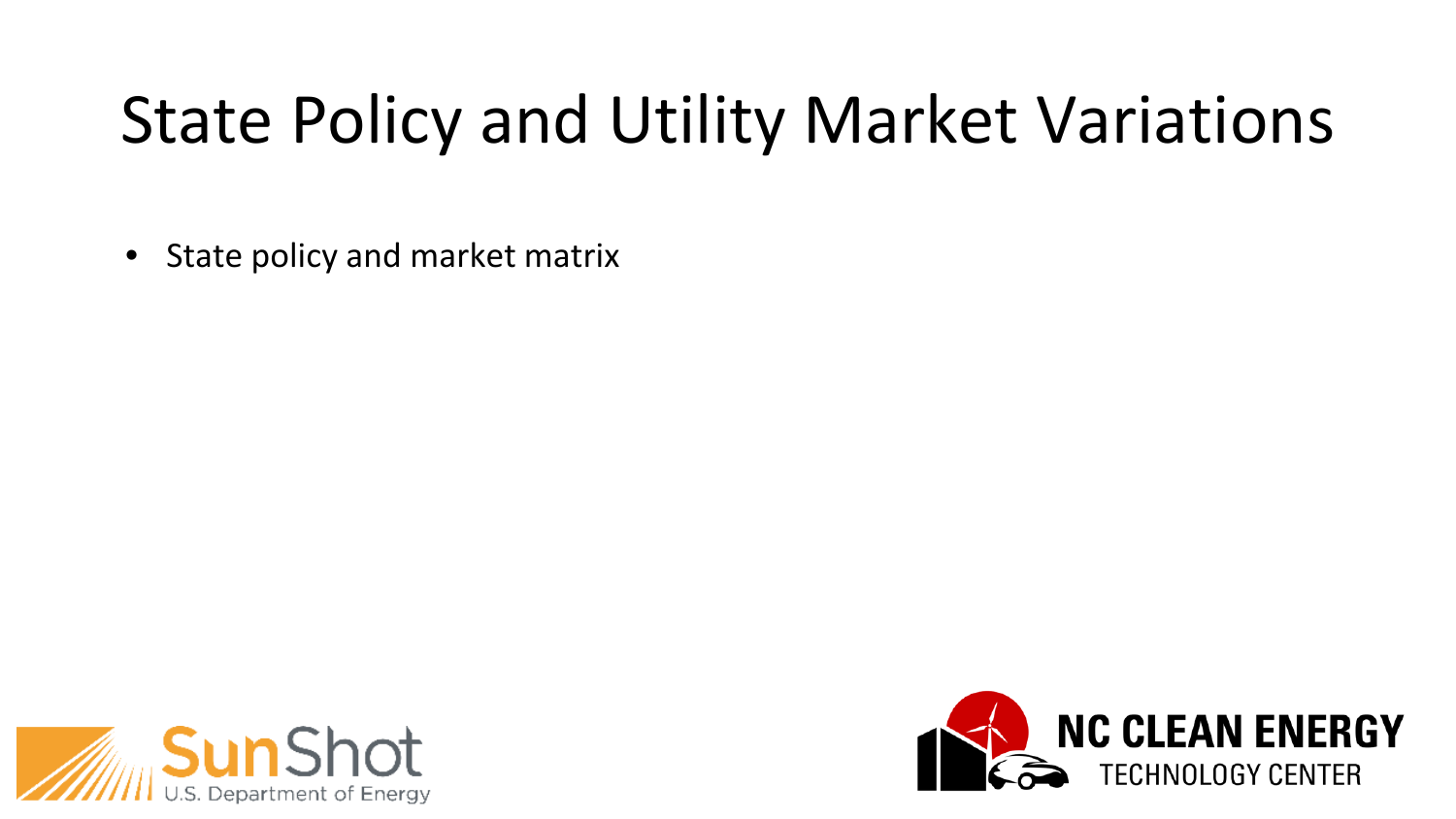# Working Group Operating Principles

- Three Bi-weekly conference calls/web-conferences • Week of 9/25/17, 10/9/17, 10/23/17
- ~ 1 hour of homework between calls



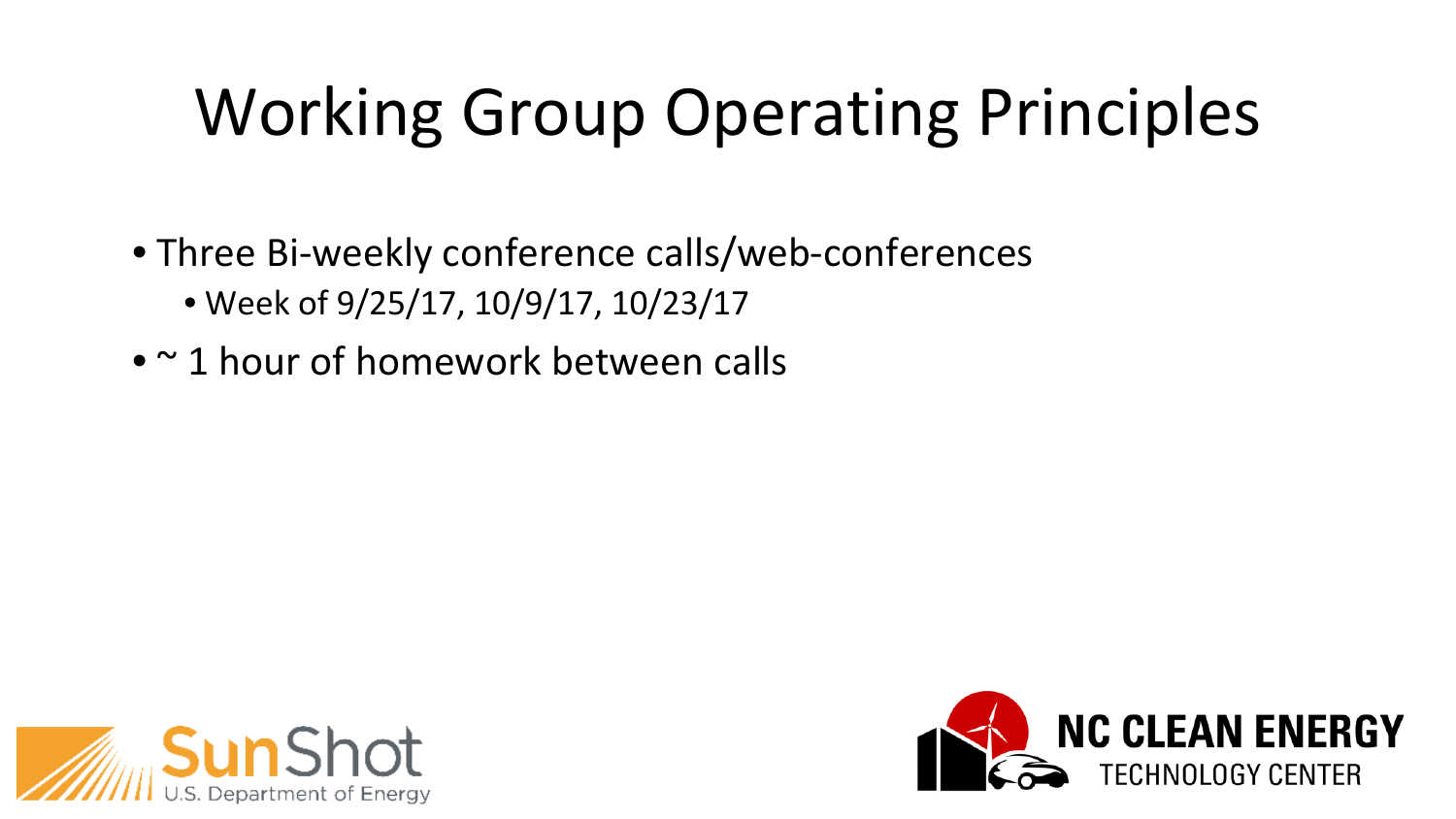### Working Groups Sign Up

Look for Google Form



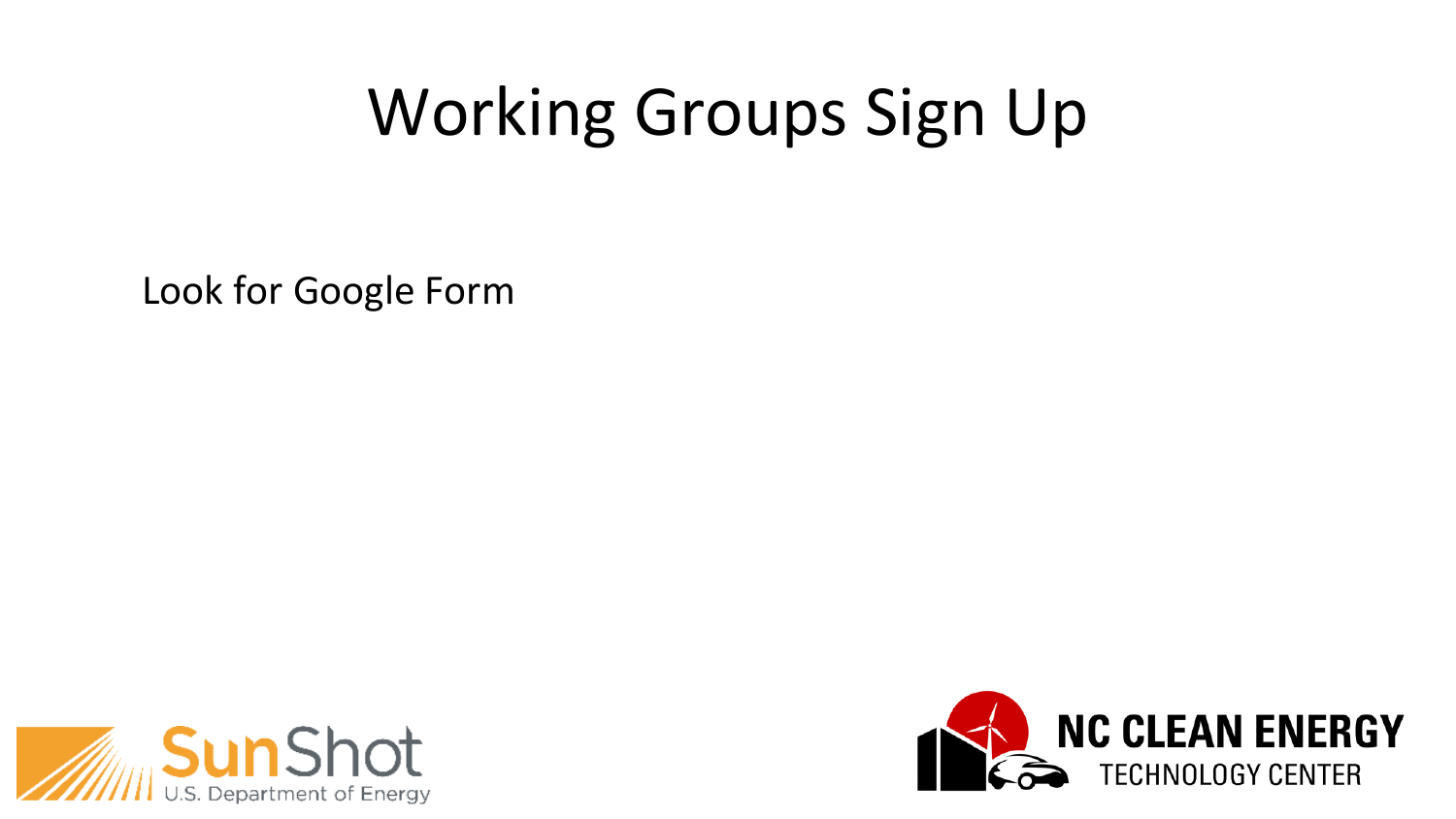#### Technical Assistance

- System selection and cost/benefit analysis
- Solar + Storage technical considerations
- Community solar program design guidance
- Project development
- Outreach and education
- Joint procurement